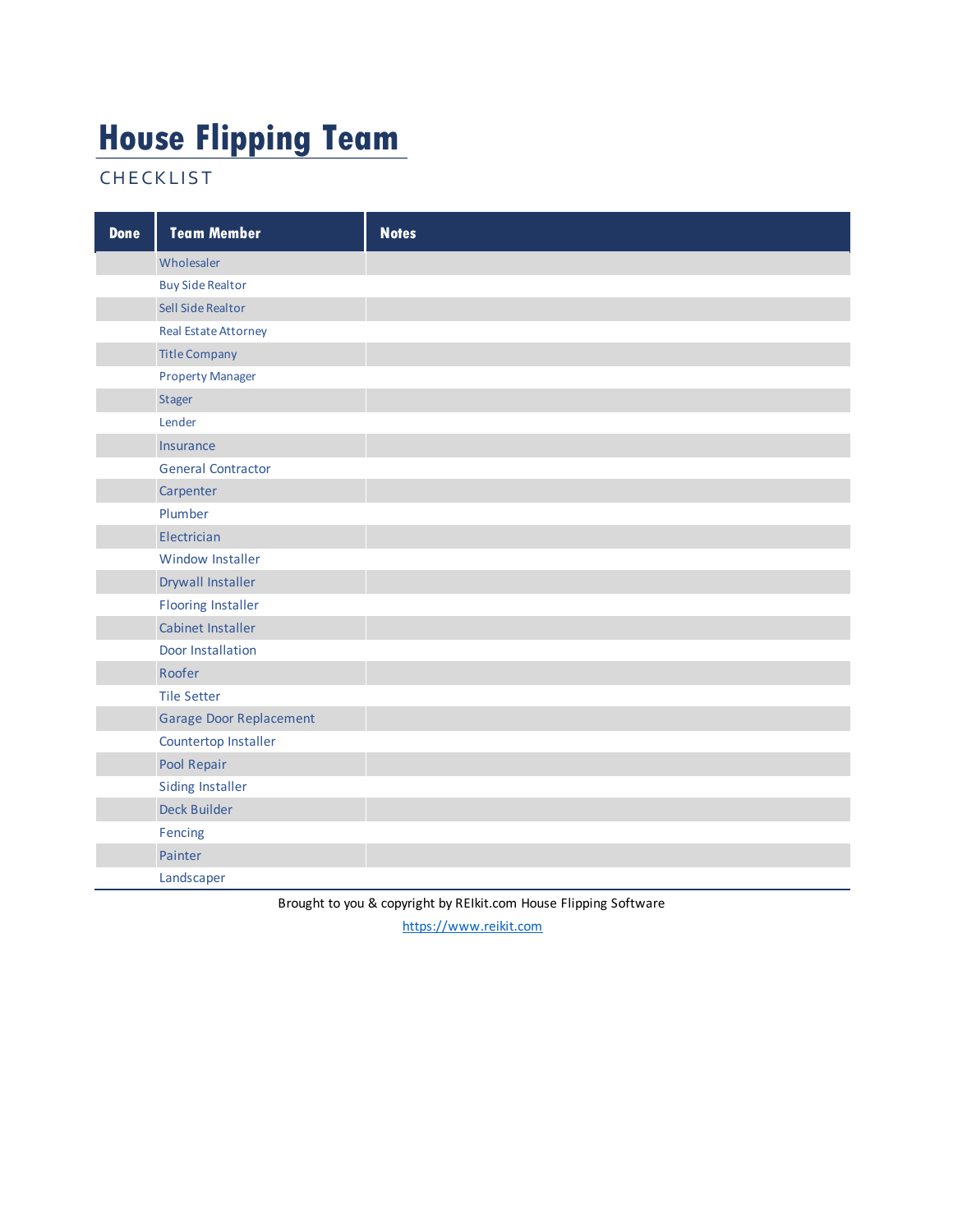## **Wholesalers**

| Name | <b>Phone</b> | Email | On List? |
|------|--------------|-------|----------|
|      |              |       |          |
|      |              |       |          |
|      |              |       |          |
|      |              |       |          |
|      |              |       |          |
|      |              |       |          |
|      |              |       |          |
|      |              |       |          |
|      |              |       |          |
|      |              |       |          |
|      |              |       |          |
|      |              |       |          |
|      |              |       |          |
|      |              |       |          |
|      |              |       |          |
|      |              |       |          |
|      |              |       |          |
|      |              |       |          |
|      |              |       |          |
|      |              |       |          |
|      |              |       |          |
|      |              |       |          |

Brought to you & copyright by REIkit.com House Flipping Software https://www.reikit.com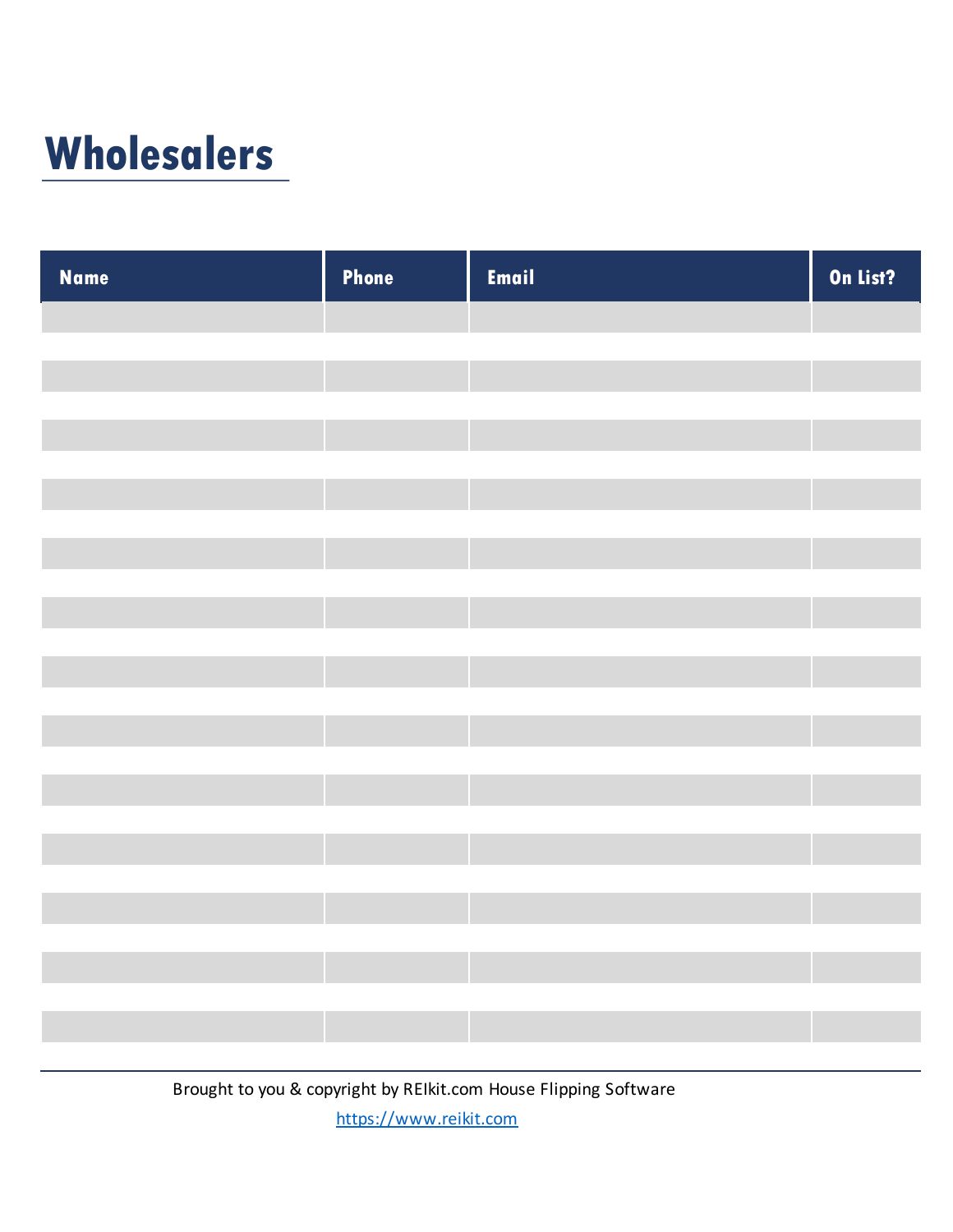## **Realtors**

| <b>Name</b> | Phone | Email | Buy/Sell |
|-------------|-------|-------|----------|
|             |       |       |          |
|             |       |       |          |
|             |       |       |          |
|             |       |       |          |
|             |       |       |          |
|             |       |       |          |
|             |       |       |          |
|             |       |       |          |
|             |       |       |          |
|             |       |       |          |
|             |       |       |          |
|             |       |       |          |
|             |       |       |          |
|             |       |       |          |
|             |       |       |          |
|             |       |       |          |
|             |       |       |          |
|             |       |       |          |
|             |       |       |          |
|             |       |       |          |
|             |       |       |          |

Brought to you & copyright by REIkit.com House Flipping Software https://www.reikit.com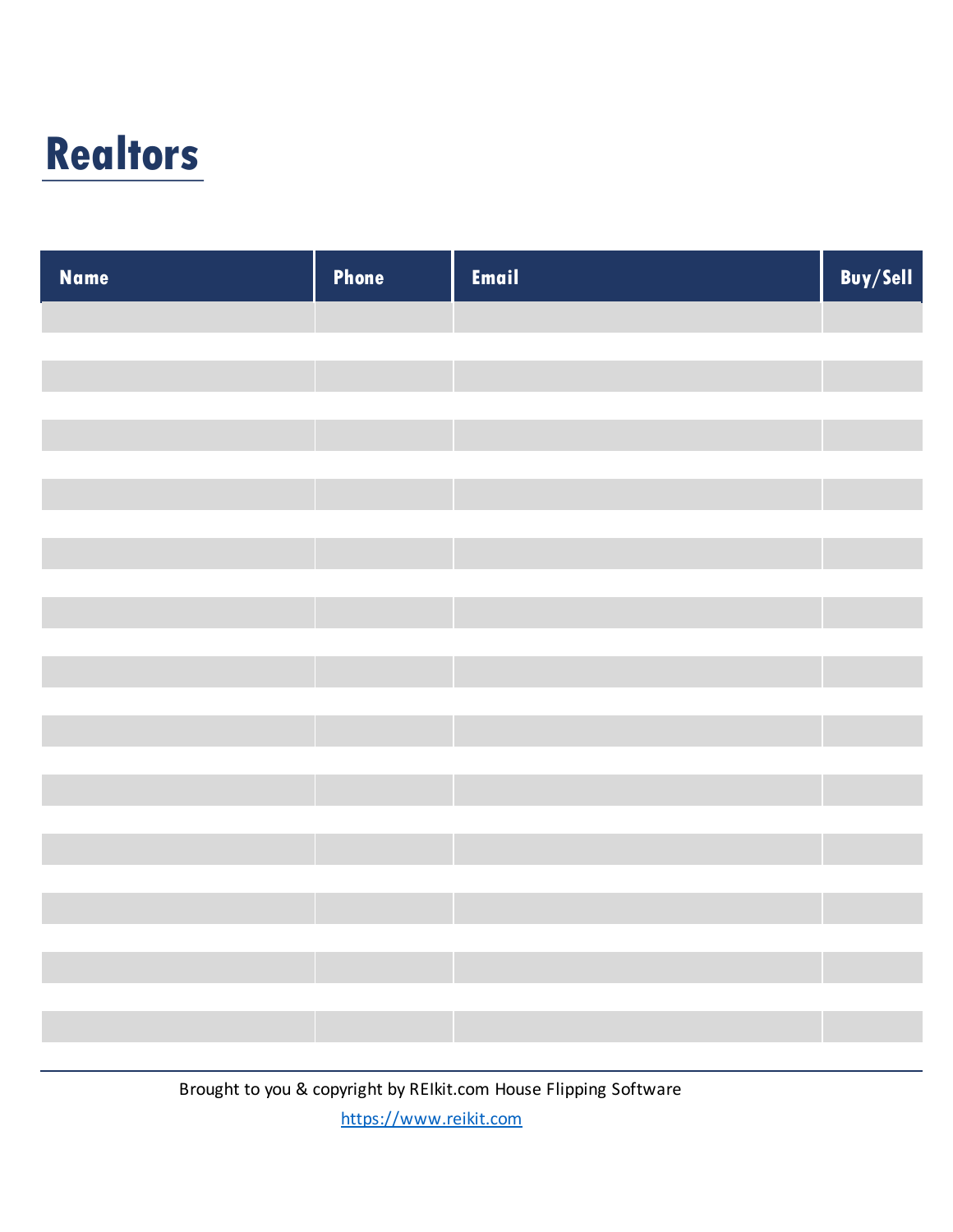## **Lenders**

| <b>Name</b> | Phone | Email |
|-------------|-------|-------|
|             |       |       |
|             |       |       |
|             |       |       |
|             |       |       |
|             |       |       |
|             |       |       |
|             |       |       |
|             |       |       |
|             |       |       |
|             |       |       |
|             |       |       |
|             |       |       |
|             |       |       |
|             |       |       |
|             |       |       |
|             |       |       |
|             |       |       |
|             |       |       |
|             |       |       |
|             |       |       |
|             |       |       |
|             |       |       |
|             |       |       |
|             |       |       |
|             |       |       |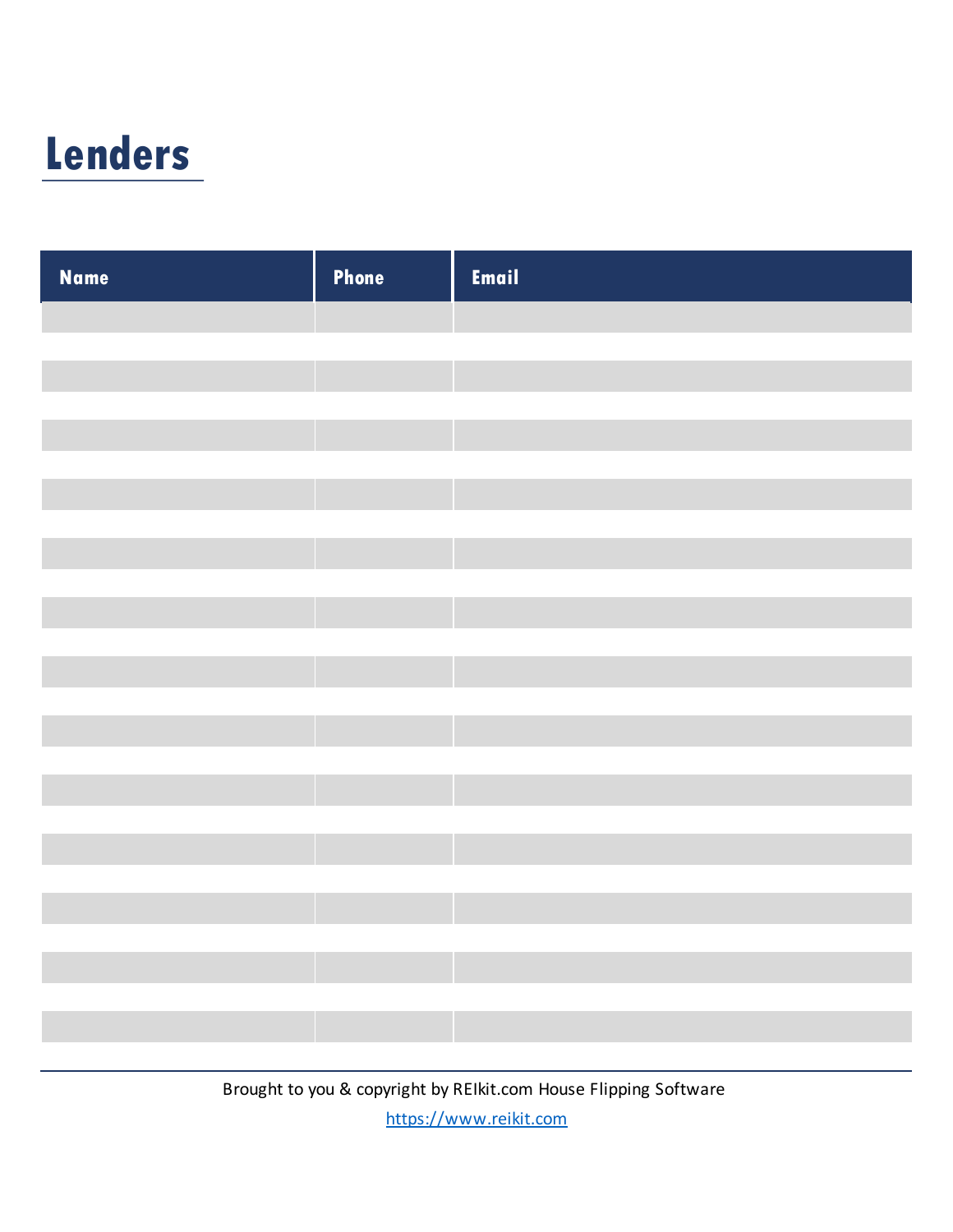

| <b>Name</b> | Phone | Email |
|-------------|-------|-------|
|             |       |       |
|             |       |       |
|             |       |       |
|             |       |       |
|             |       |       |
|             |       |       |
|             |       |       |
|             |       |       |
|             |       |       |
|             |       |       |
|             |       |       |
|             |       |       |
|             |       |       |
|             |       |       |
|             |       |       |
|             |       |       |
|             |       |       |
|             |       |       |
|             |       |       |
|             |       |       |
|             |       |       |
|             |       |       |
|             |       |       |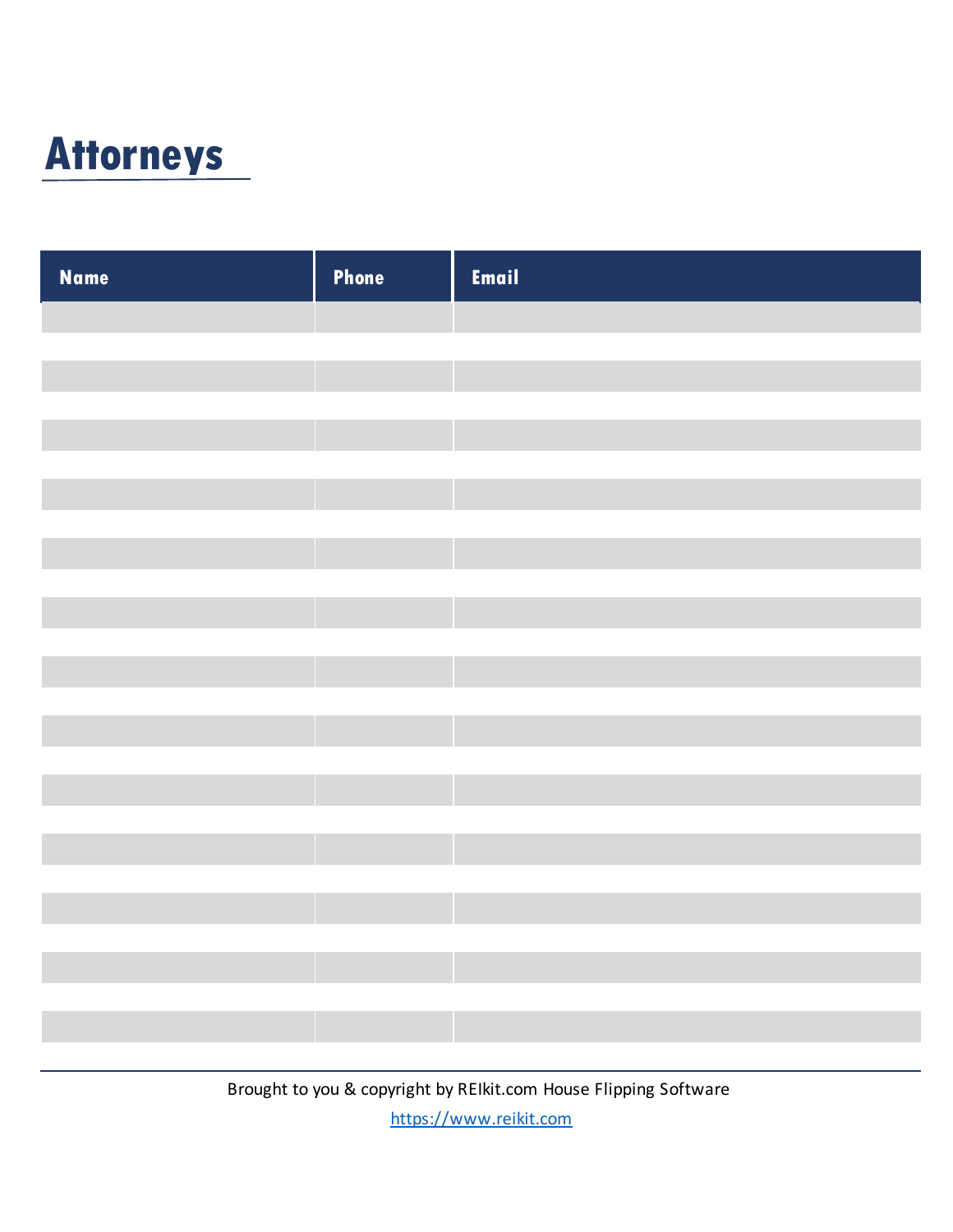# **Title Company**

| Phone | Email |
|-------|-------|
|       |       |
|       |       |
|       |       |
|       |       |
|       |       |
|       |       |
|       |       |
|       |       |
|       |       |
|       |       |
|       |       |
|       |       |
|       |       |
|       |       |
|       |       |
|       |       |
|       |       |
|       |       |
|       |       |
|       |       |
|       |       |
|       |       |
|       |       |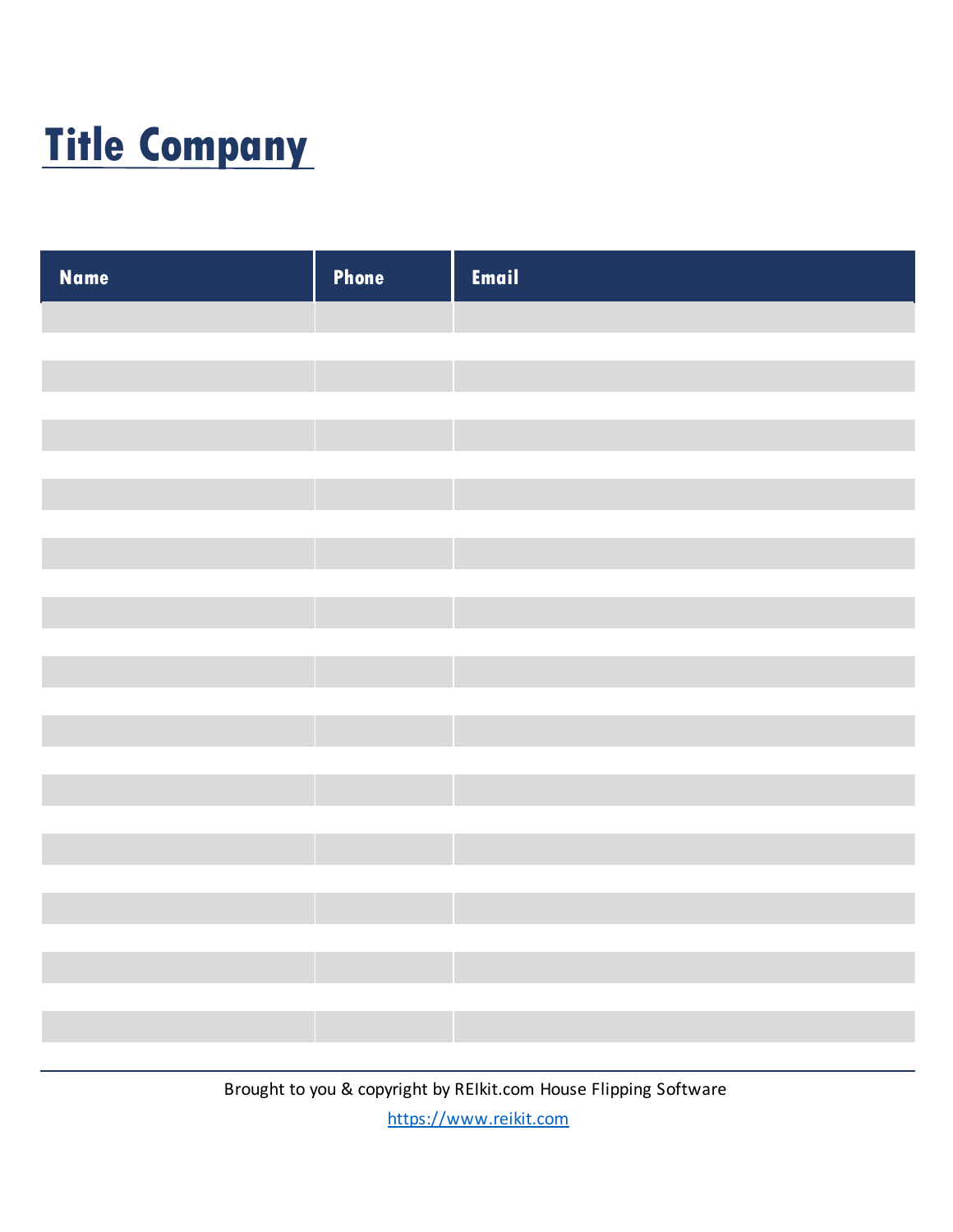

| <b>Name</b> | Phone | Email |
|-------------|-------|-------|
|             |       |       |
|             |       |       |
|             |       |       |
|             |       |       |
|             |       |       |
|             |       |       |
|             |       |       |
|             |       |       |
|             |       |       |
|             |       |       |
|             |       |       |
|             |       |       |
|             |       |       |
|             |       |       |
|             |       |       |
|             |       |       |
|             |       |       |
|             |       |       |
|             |       |       |
|             |       |       |
|             |       |       |
|             |       |       |
|             |       |       |
|             |       |       |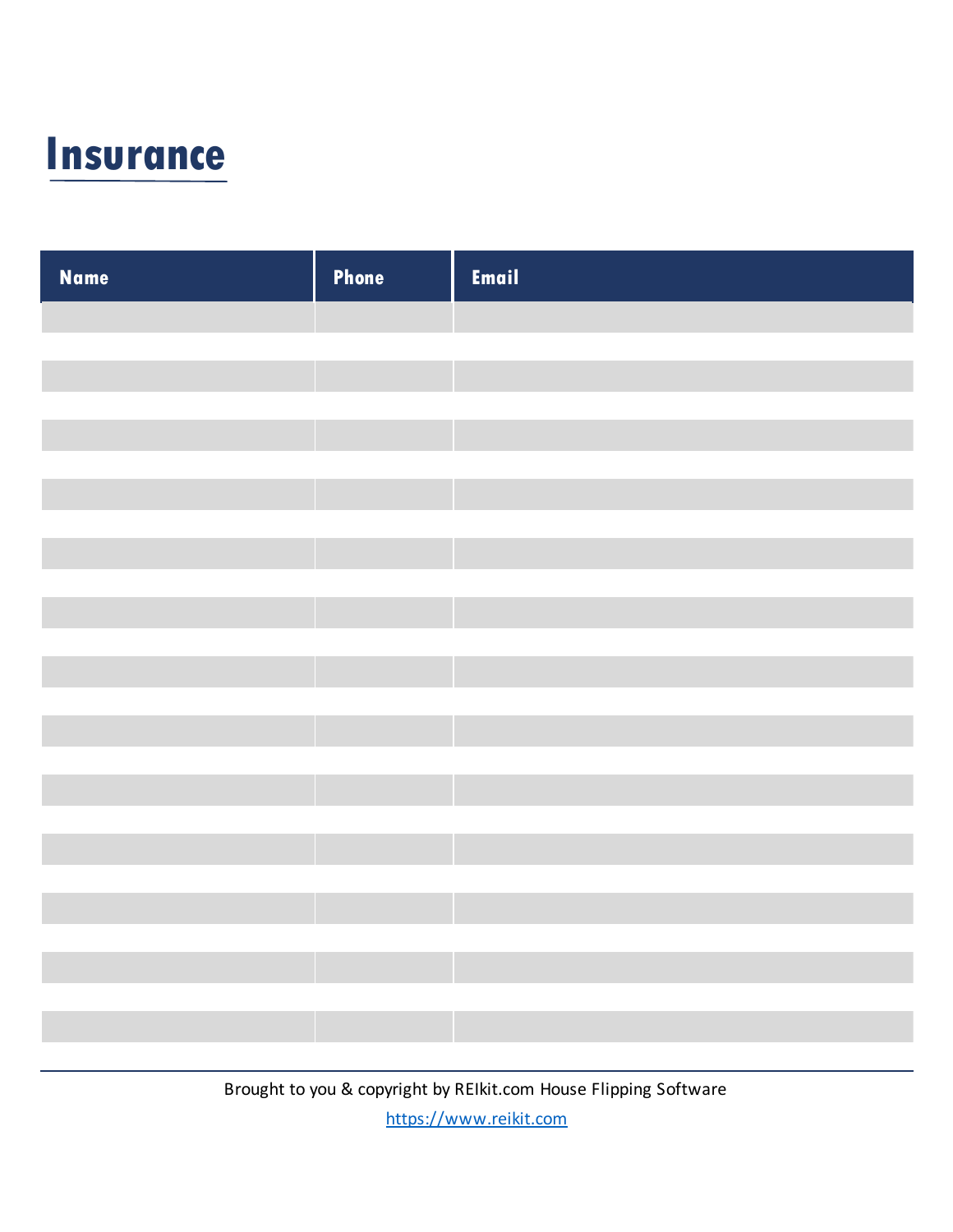### **Contractors**

| Category                  | <b>Name</b> | Phone | Email |
|---------------------------|-------------|-------|-------|
| <b>General Contractor</b> |             |       |       |
|                           |             |       |       |
|                           |             |       |       |
| Carpenter                 |             |       |       |
|                           |             |       |       |
| Plumber                   |             |       |       |
|                           |             |       |       |
|                           |             |       |       |
| Electrician               |             |       |       |
|                           |             |       |       |
|                           |             |       |       |
| <b>Window Installer</b>   |             |       |       |
|                           |             |       |       |
|                           |             |       |       |
| Drywall Installer         |             |       |       |
|                           |             |       |       |
| <b>Flooring Installer</b> |             |       |       |
|                           |             |       |       |
|                           |             |       |       |
| Cabinet Installer         |             |       |       |
|                           |             |       |       |
|                           |             |       |       |
| Door Installation         |             |       |       |
|                           |             |       |       |
|                           |             |       |       |
| Roofer                    |             |       |       |
|                           |             |       |       |
| Tile Setter               |             |       |       |
|                           |             |       |       |
|                           |             |       |       |
| Garage Door Replacement   |             |       |       |
|                           |             |       |       |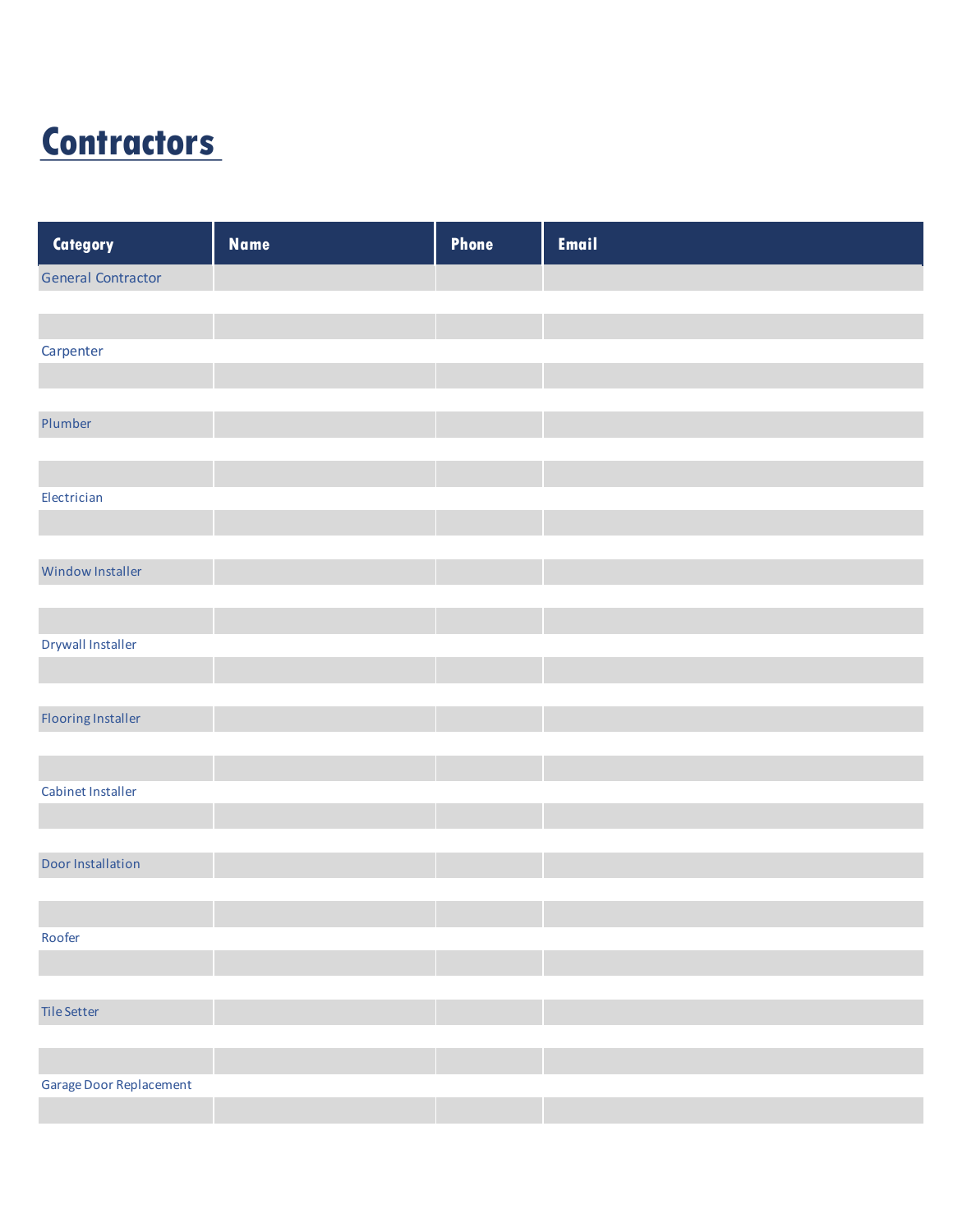| Category             | <b>Name</b> | Phone | <b>Email</b> |
|----------------------|-------------|-------|--------------|
| Countertop Installer |             |       |              |
|                      |             |       |              |
|                      |             |       |              |
| Pool Repair          |             |       |              |
|                      |             |       |              |
|                      |             |       |              |
| Siding Installer     |             |       |              |
|                      |             |       |              |
|                      |             |       |              |
| Deck Builder         |             |       |              |
|                      |             |       |              |
|                      |             |       |              |
| Fencing              |             |       |              |
|                      |             |       |              |
| Painter              |             |       |              |
|                      |             |       |              |
|                      |             |       |              |
| Landscaper           |             |       |              |
|                      |             |       |              |
|                      |             |       |              |
|                      |             |       |              |

Brought to you & copyright by REIkit.com House Flipping Software https://www.reikit.com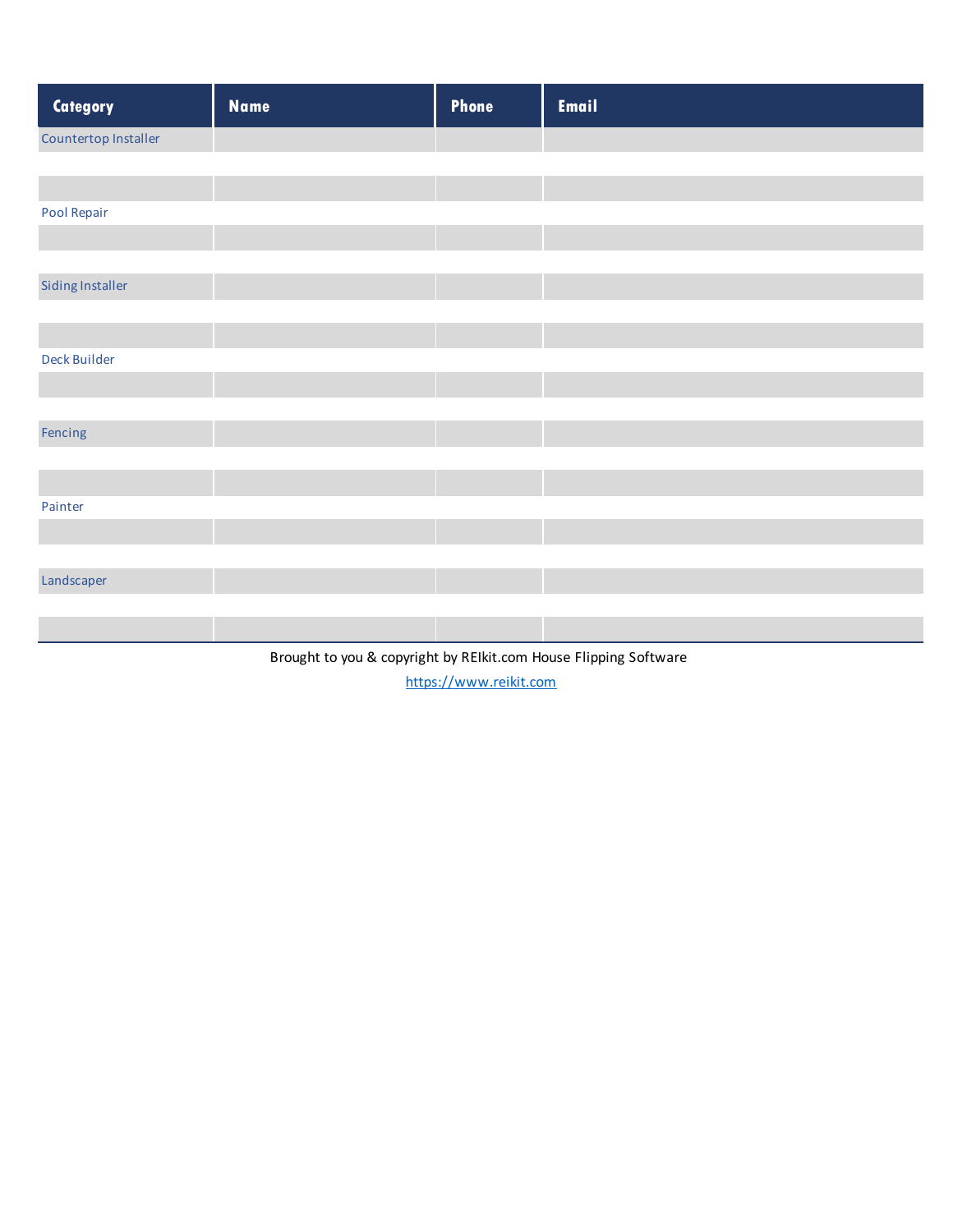### **Stagers**

| <b>Name</b> | Phone | Email |
|-------------|-------|-------|
|             |       |       |
|             |       |       |
|             |       |       |
|             |       |       |
|             |       |       |
|             |       |       |
|             |       |       |
|             |       |       |
|             |       |       |
|             |       |       |
|             |       |       |
|             |       |       |
|             |       |       |
|             |       |       |
|             |       |       |
|             |       |       |
|             |       |       |
|             |       |       |
|             |       |       |
|             |       |       |
|             |       |       |
|             |       |       |
|             |       |       |
|             |       |       |